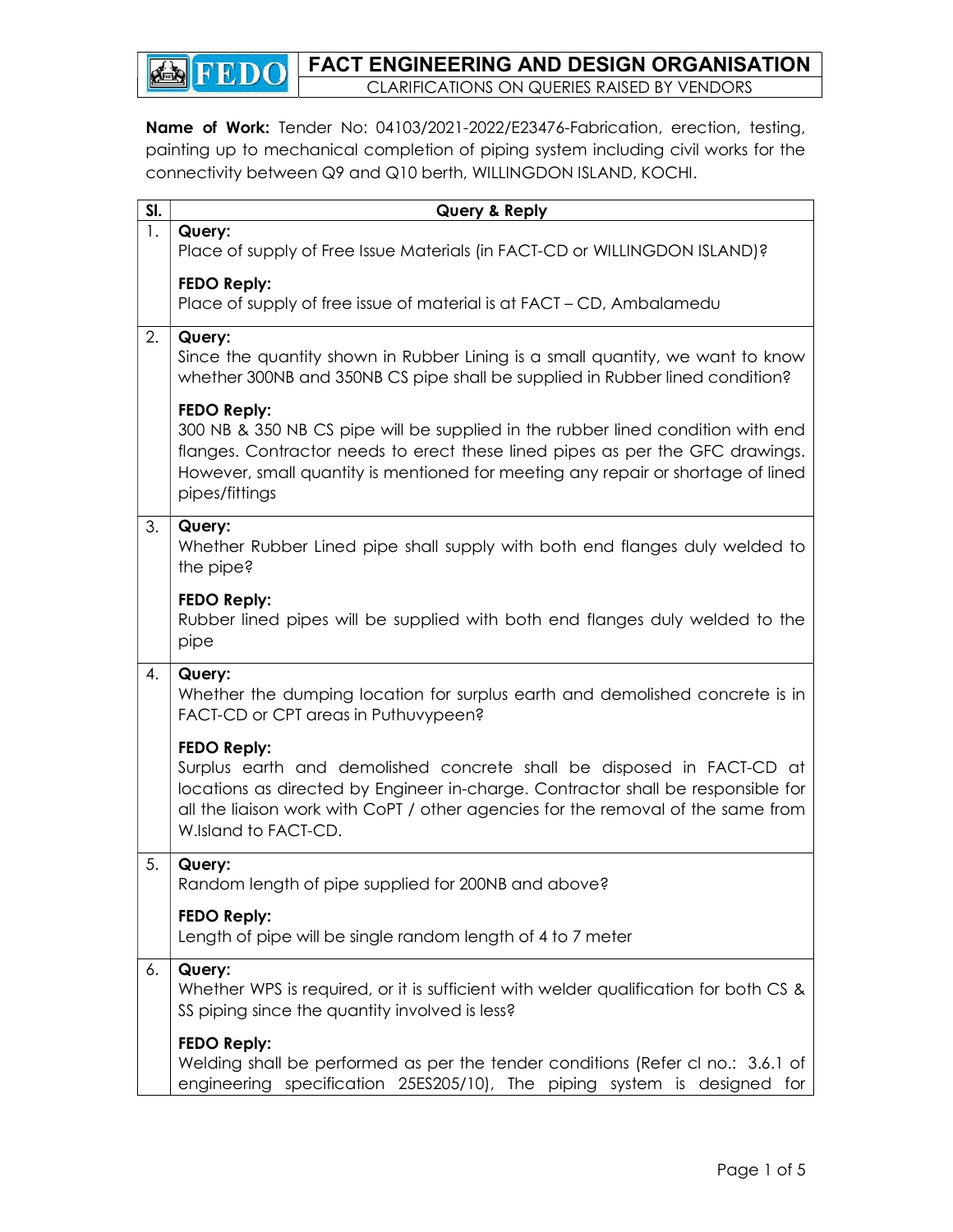

|     | unloading hazardous fluids from the ship.                                                                                                                                                                                                                                                                                                                |
|-----|----------------------------------------------------------------------------------------------------------------------------------------------------------------------------------------------------------------------------------------------------------------------------------------------------------------------------------------------------------|
| 7.  | Query:<br>Whether potable water can be used for hydrotesting both CS & SS piping or DM<br>water is strictly needed for SS piping?                                                                                                                                                                                                                        |
|     | <b>FEDO Reply:</b><br>Testing fluid shall be as per tender condition (Refer cl no. 10.2.1 of engineering<br>specification 25ES205/10)                                                                                                                                                                                                                    |
| 8.  | Query:<br>Whether all the inspection and approval for the successful completion of the<br>work is by FACT-CD or FEDO?                                                                                                                                                                                                                                    |
|     | <b>FEDO Reply:</b><br>FEDO Engineer in charge will be responsible for all the inspection and approval<br>(for site activities only) for the successful completion of the work.                                                                                                                                                                           |
| 9.  | Query:<br>Whether Normal M30 concrete with admix or Leak Proof concrete is to be used<br>for Hose connection chamber, pipe trench and neutralization pit.                                                                                                                                                                                                |
|     | <b>FEDO Reply:</b><br>Normal M30 concrete with admixtures shall be used to make the hose<br>connection chamber, pipe trench and neutralisation pit. Water proofing<br>compounds can be used with the concrete to make the structure leak-proof.                                                                                                          |
| 10. | Query:<br>Since the depth and width of excavation is high and it is to be carried out in<br>high water table location, shoring and strutting with close timbering method is<br>strictly applicable. If this is added to excavation rate it will become an AHR<br>value. Hence, we request you to add Shoring and strutting as an additional SOR<br>item. |
|     | <b>FEDO Reply:</b><br>The quoted rate for the excavation item shall cover all activities, materials,<br>labour etc. as specified in the schedule of items of work.                                                                                                                                                                                       |
| 11. | Query:<br>After installation of Pre-cast slabs, whether it is required to seal with cement<br>mortar?                                                                                                                                                                                                                                                    |
|     | <b>FEDO Reply:</b><br>Yes, in cement mortar 1:4 (See item description in schedule of items of work)                                                                                                                                                                                                                                                      |
| 12. | Query:<br>How much work front will be released at a time for the construction of apprx.<br>165 MTR trench                                                                                                                                                                                                                                                |
|     |                                                                                                                                                                                                                                                                                                                                                          |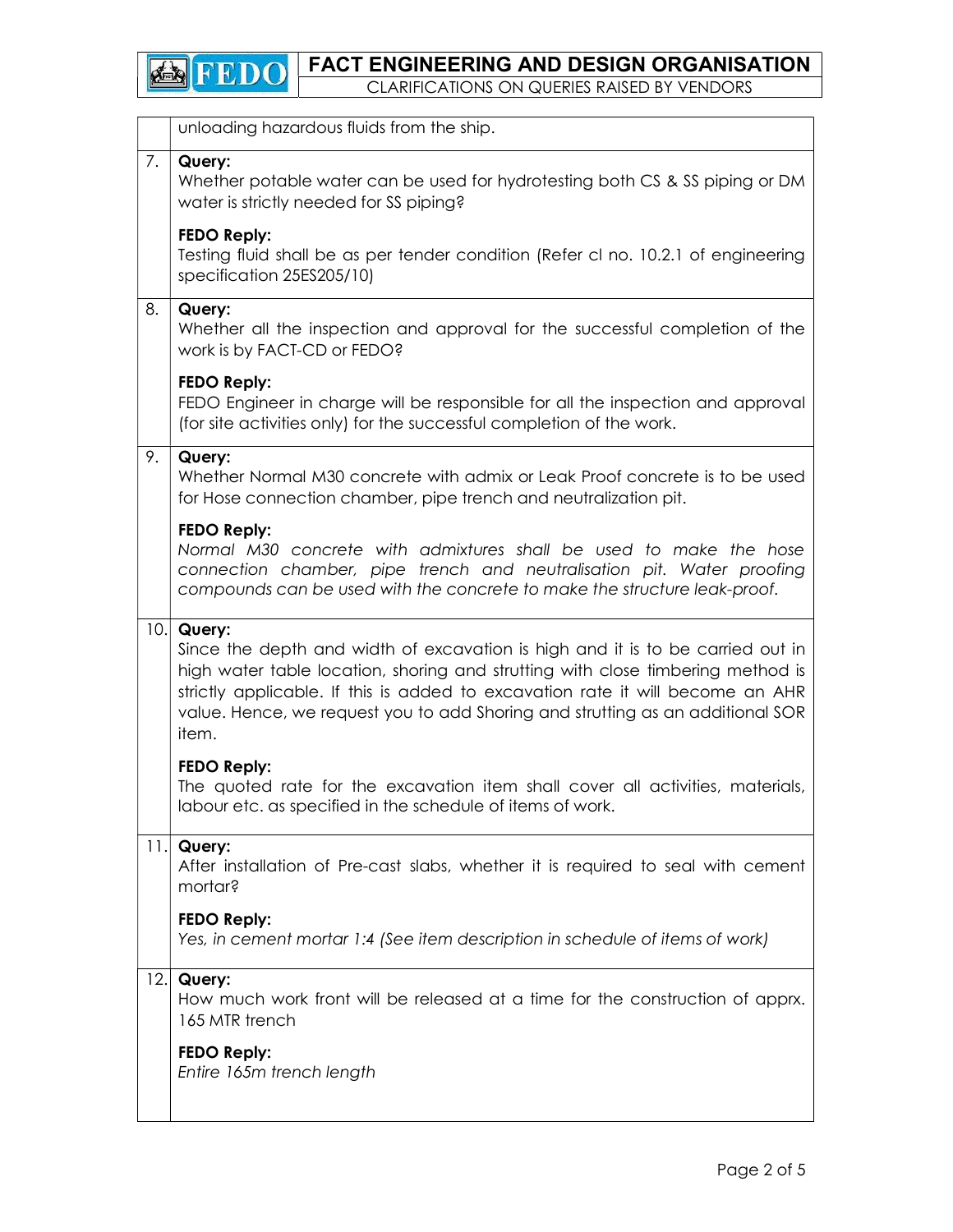# FACT ENGINEERING AND DESIGN ORGANISATION

CLARIFICATIONS ON QUERIES RAISED BY VENDORS

**B**FEDO

| 13. | Query:<br>Can you please specify the length of pipes available in your store for carrying<br>out this work? (6 Mtrs or 12 Mtrs)                                                                                                                                                                                                                                                                                                                                                                                                                                                                                                |
|-----|--------------------------------------------------------------------------------------------------------------------------------------------------------------------------------------------------------------------------------------------------------------------------------------------------------------------------------------------------------------------------------------------------------------------------------------------------------------------------------------------------------------------------------------------------------------------------------------------------------------------------------|
|     | <b>FEDO Reply:</b><br>Length of pipe will be single random length of 4 to 7 meter                                                                                                                                                                                                                                                                                                                                                                                                                                                                                                                                              |
| 4.  | Query:<br>Will FACT provide Corrosion pad materials?                                                                                                                                                                                                                                                                                                                                                                                                                                                                                                                                                                           |
|     | <b>FEDO Reply:</b><br>Corrosion pad materials is under the scope of the contractor. Refer D.1.1 of<br>document 32688-03-SW-001_Rev.1 attached along with the tender document.                                                                                                                                                                                                                                                                                                                                                                                                                                                  |
| 15. | Query:<br>Scope of supply of Paint. (Contractor or FACT)                                                                                                                                                                                                                                                                                                                                                                                                                                                                                                                                                                       |
|     | <b>FEDO Reply:</b><br>Supply of paint is under the scope of contractor.                                                                                                                                                                                                                                                                                                                                                                                                                                                                                                                                                        |
|     | 16. Query:<br>scope of Supply of Welding Consumables. (Contractor or FACT)                                                                                                                                                                                                                                                                                                                                                                                                                                                                                                                                                     |
|     | <b>FEDO Reply:</b><br>Supply of welding consumables is under the scope of contractor.                                                                                                                                                                                                                                                                                                                                                                                                                                                                                                                                          |
| 17. | Query:<br>Page 151: SL No: B2: The work under this item covers all operations necessary to<br>complete a flanged joint and shall include transportation from owners storage<br>point, handling, cleaning and preparation of flange faces and gaskets, placing,<br>aligning, installation of gaskets, bolts/studs, final alignment and tightening of<br>pipe flanges, orifice flanges, blind flanges, expansion joint flanges flanged<br>valves and fittings etc. at all elevations. Installation of orifices, spades, blinds are<br>also included in the quoted rate. The rate is applicable for all ratings and<br>materials. |
|     | (Is welding of Flange Joints to be considered for this item or only box-up. Also the<br>nut-bolts, gaskets etc shall be in contractor's or FACT's scope?)                                                                                                                                                                                                                                                                                                                                                                                                                                                                      |
|     | <b>FEDO Reply:</b><br>In SL No B2: only flange box up is considered. Welding of flange is covered in<br>SI.No A: of document 32688-03-SW-001 Rev.1 attached along with the tender<br>document.                                                                                                                                                                                                                                                                                                                                                                                                                                 |
|     | Nut-bolts and gaskets are in FACT's scope.                                                                                                                                                                                                                                                                                                                                                                                                                                                                                                                                                                                     |
| 18. | Query:<br>Page 169: Earthing shall be provided for all instruments. Earth wires shall be<br>terminated to the nearest earthing terminal in the location using the cable<br>supplied by the client.                                                                                                                                                                                                                                                                                                                                                                                                                             |
|     | (Please provide the quantity of instruments for which earthing has to be<br>provided)                                                                                                                                                                                                                                                                                                                                                                                                                                                                                                                                          |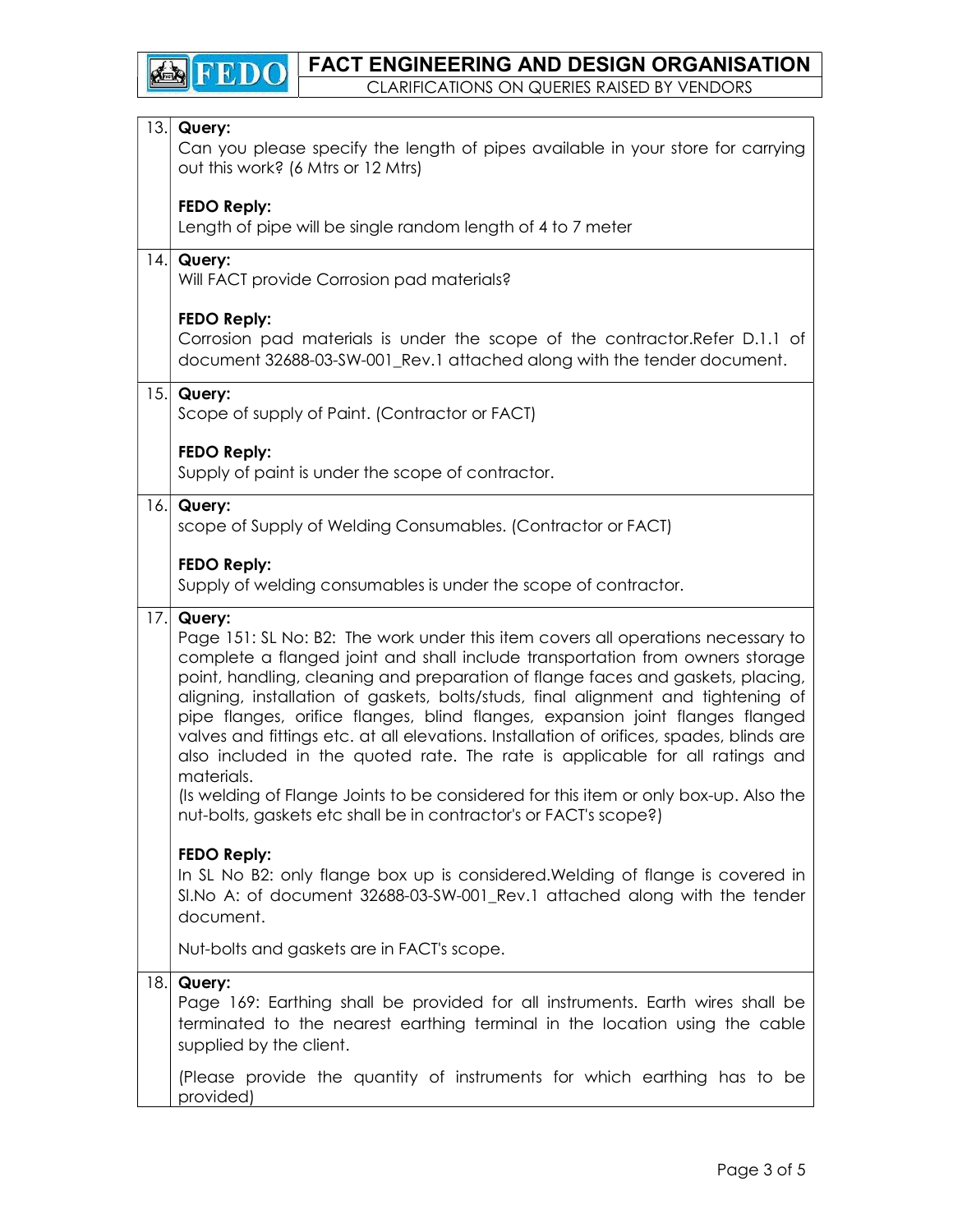## FEDO Reply:

Earthing shall be provided for the transmitting instruments mentioned in the scope of contractor vide document 32688-14-PS-004 SPL INST and SOR, i.e. 2 nos. Pressure transmitters and 1 no. capacitance type level transmitter.

## 19. Query:

Page 169: Termination of cables at the control room end ( relevant pair of multi core cable to indicator) is in the scope of contractor. Contractor shall carry out the loop checking and commissioning in presence of EIC/Client. (Please provide the approx. quantity).

## FEDO Reply:

Termination of cables shall be provided for the transmitting instruments mentioned in the scope of contractor vide document 32688-14-PS-004 SPL INST and SOR, i.e. 2 nos. Pressure transmitters and 1 no. capacitance type level transmitter.

## $20.$  Query:

Please provide the distance of the new pipeline route considered from the existing pipeline in the Barge Jetty.

## FEDO Reply:

Approximate distance of Sulfuric acid pipeline is 485 meters and Phosphoric acid pipeline is 520 meters from the tie-in points.

## $21.$  Query:

Confirm whether all pipe pedestals in the Q10 berth area require excavation.

#### FEDO Reply:

Pipe pedestals are founded below existing ground level, hence requires excavation.

## 22. Query:

For erection of capacitance type level transmitter and diaphragm sealed pressure transmitter, confirm whether supply of cables, cable trays and glands are in the scope of FACT or the contractor. Also provide the approximate cable length to be laid, cable size and No.of cables for each instrument . Also please confirm whether earthing is included in the scope of Contractor

## FEDO Reply:

Regarding the type, supply and length of cables, laying of cables and cable trays , please refer Sl. No, 5.0 , 6.0and 7.0 of 32688-14-PS-004 SPL.

For earthing scope please refer Sl.No. 8.0 of 32688-14-PS-004 SPL

Supply and Erection of structural steel shall be in the scope of contractor please refer SOR.